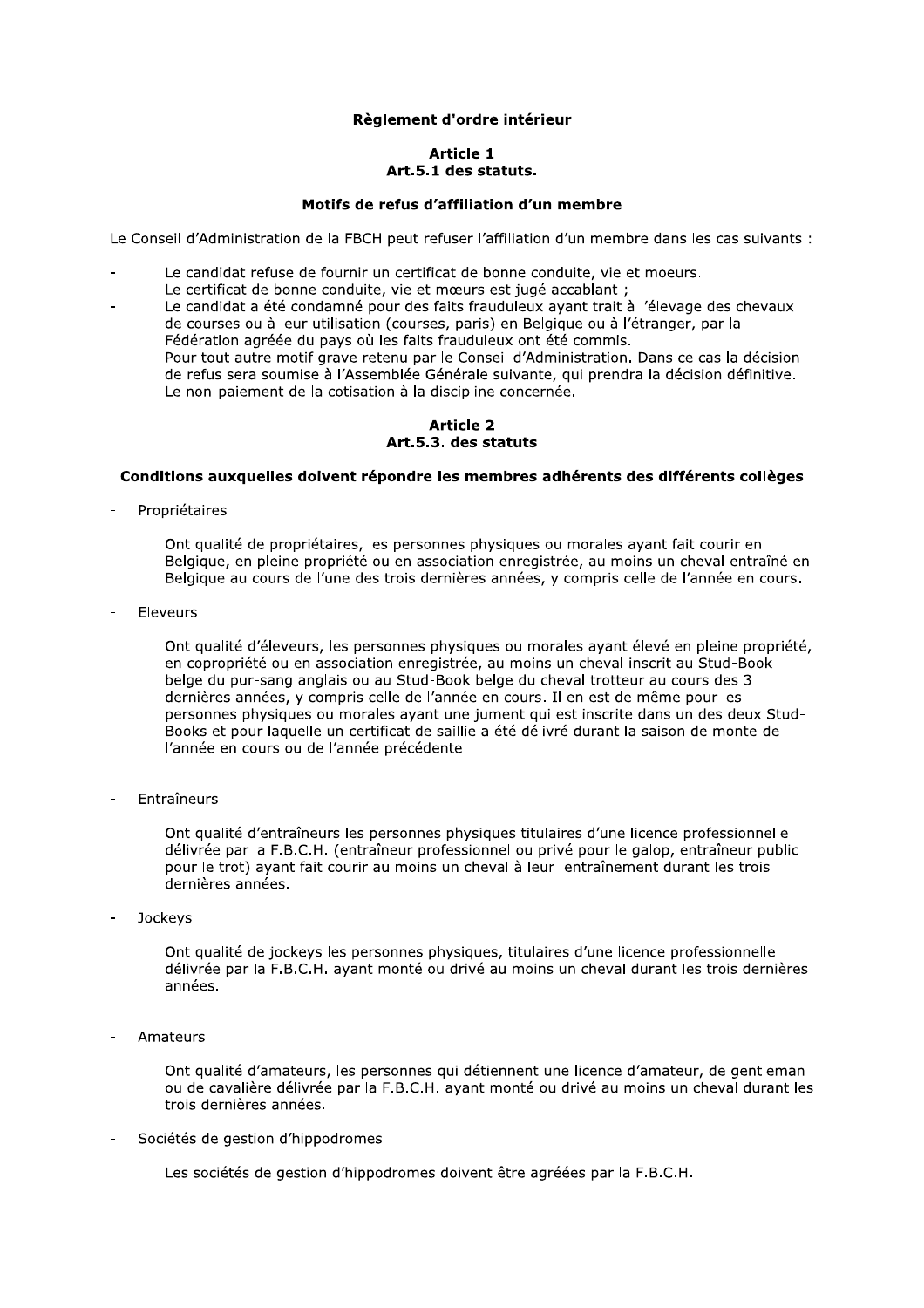Pour être agréées, elles doivent fournir la preuve qu'elles ont un droit d'occupation d'au moins un hippodrome durant au moins une année et remplir le cahier des charges de la  $F.B.C.H.$ 

# Droit de vote des membres adhérents

Un membre adhérent a comme seul droit de vote l'élection des membres effectifs.

# Procédure pour la désignation des membres effectifs

Les membres effectifs sont élus parmi les membres adhérents de chaque discipline en suivant la procédure reprise au code électoral ci-annexé.

### Conditions de nomination des membres honoraires ou d'honneur

Sur proposition du Conseil d'Administration, l'Assemblée Générale peut nommer des membres honoraires ou d'honneur. Il s'agit de personnes qui ont rendu ou peuvent rendre des services éminents à l'institution des courses hippiques en Belgique.

# Incompatibilités particulières concernant l'affiliation

Si un cas d'incompatibilité est soulevé (intérêts opposés à ceux de la F.B.C.H.) l'Assemblée Générale a les pleins pouvoirs pour décider, sur base d'un rapport du Conseil d'Administration.

# **Article 3** Art.8 § 2 des statuts

## Code déontologique

Le Conseil d'Administration de la F.B.C.H. ou ses représentants dans le cadre du code et règlements de chaque discipline, peuvent infliger une amende proportionnée à la gravité des faits et même exclure, temporairement ou définitivement des courses régies par elle, toute personne qui refuse de se soumettre à leurs décisions ou injonctions ou à celles de leurs déléqués, ou qui injurie d'une façon quelconque ou interpelle en termes peu convenables, de vive voix ou par écrit, un membre ou un déléqué de la F.B.C.H. à l'occasion de l'exercice de ses fonctions. Si des personnes, tombant sous la juridiction de la F.B.C.H.. font l'objet d'une information judiciaire ou administrative, le Conseil d'Administration peut prendre toutes les mesures qu'elle juge utile.

#### **Article 4** Art.10 des statuts

Les administrateurs sont élus par discipline par les membres effectifs à l'assemblée générale. Sur le bulletin de vote les candidats sont présentés par discipline et collège auxquels ils appartiennent.

le nombre d'administrateurs appartenant au même rôle linguistique ne dépassera pas 60% dans chaque discipline. Si le nombre de candidatures au poste d'administrateur ne permet de respecter cette règle, les candidats administrateurs appartenant au rôle linguistique le moins représenté seront retenus en priorité.

### **Article 5** Art. 16 des statuts

### Matières communes et propres à chaque discipline au sein de la F.B.C.H.

Les 24 membres du Conseil d'Administration délibéreront et prendront les décisions qui concernent les matières communes aux deux disciplines (voir modalités ci-après).

Les 12 administrateurs de chaque discipline, trot et galop, délibéreront et prendront les décisions concernant les matières propres à leur discipline (voir modalités ci-après).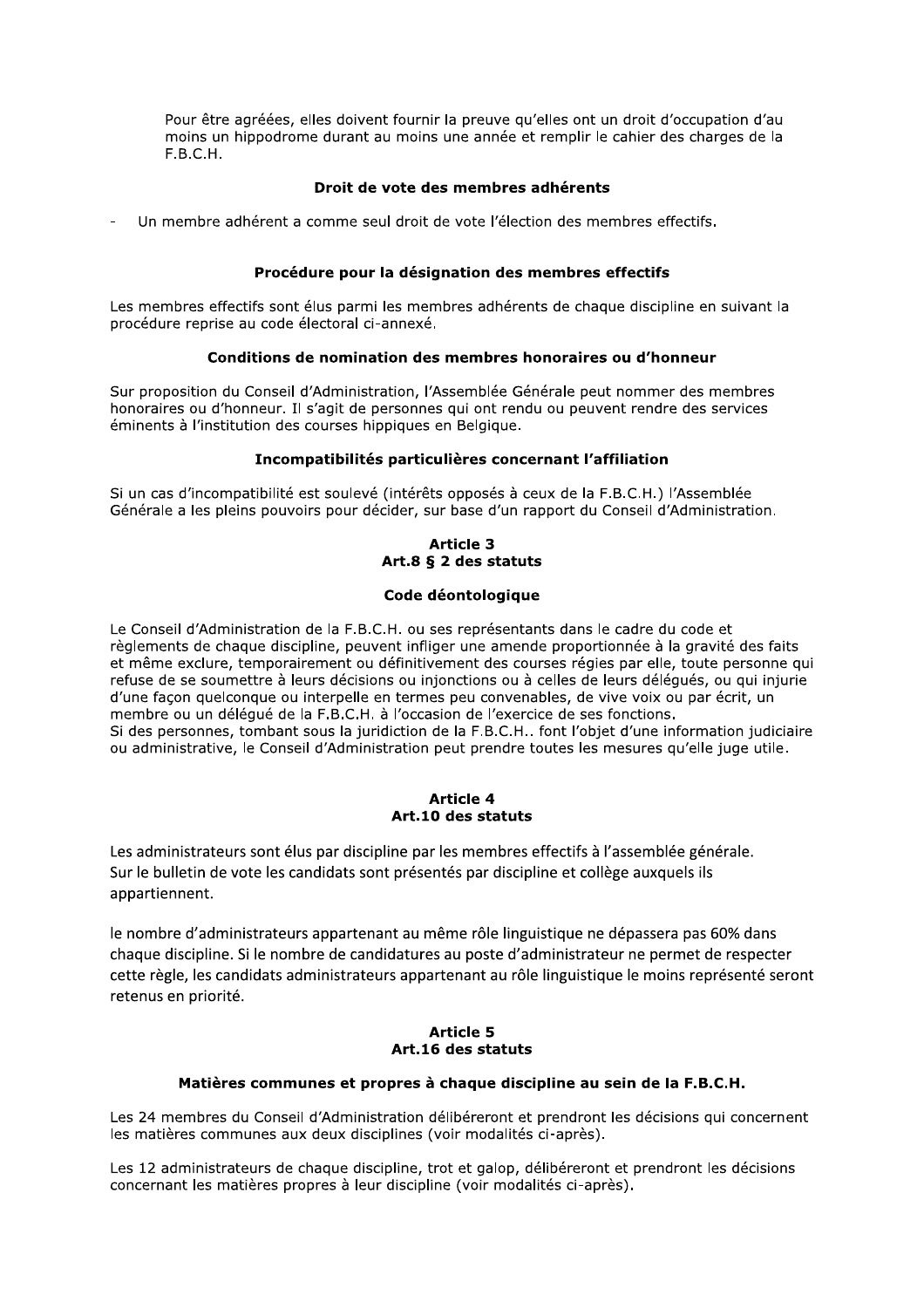## Liste non exhaustive des matières communes et des matières propres

Matières communes aux deux disciplines :

- Equipement du siège de la F.B.C.H. (bureaux, parkings, etc...);
- Tout ce qui concerne les paris sur les courses de chevaux ;
- La répression du dopage des chevaux de course ;  $\overline{a}$
- Le calendrier des courses hippiques ;
- Les ressources humaines:
- Comptabilité de la F.B.C.H. :
- Contacts avec les médias;
- L'organisation des élections des membres effectifs.

Matières propres à chaque discipline au sein de la F.B.C.H.

- Code et règlement ;
- Nomination des commissaires des courses;
- Détermination des données à collecter et à informatiser ;
- Programmes des courses :
- Représentation à l'étranger pour ce qui concerne la discipline;
- Tous les points de a) à h) de l'article 3 des statuts.
- Site web

#### Article 14 des statuts Modalités de décisions

- En ce qui concerne les matières propres, les 12 administrateurs de la discipline concernée délibéreront ensemble de ces matières, sur proposition des commissions propres et prendront les décisions qui seront soumises à l'approbation du comité concerné.
- En ce qui concerne les matières communes, le bureau délibérera des propositions de la commission concernée et présentera ses conclusions aux 24 membres du Conseil d'Administration sous forme d'un rapport écrit.
- En ce qui concerne les matières non reprises au présent règlement, le Conseil d'Administration reste souverain pour les attribuer soit à une discipline, soit au bureau.
- Chaque commission doit être présidée par un administrateur.

#### Composition du bureau

Le bureau est composé des Président, vice-président, rapporteur et trésorier. Le bureau prépare les CA et gère les matières communes aux deux disciplines.

Un membre du bureau empêché, peut donner une procuration à un administrateur de la même discipline.

#### Compétences du bureau

- Préparer pour le Conseil d'Administration les décisions relatives aux matières communes aux deux disciplines:
- La gestion journalière concernant les matières communes de la F.B.C.H.
- S'assurer de l'application des décisions prises par le Conseil d'Administration.

### Article 6 Art. 15 des statuts

## Conflit d'intérêt

Après enquête réalisée par le Conseil d'Administration et possibilité pour l'administrateur concerné d'exposer son point de vue, la décision finale sera prise par l'Assemblée Générale.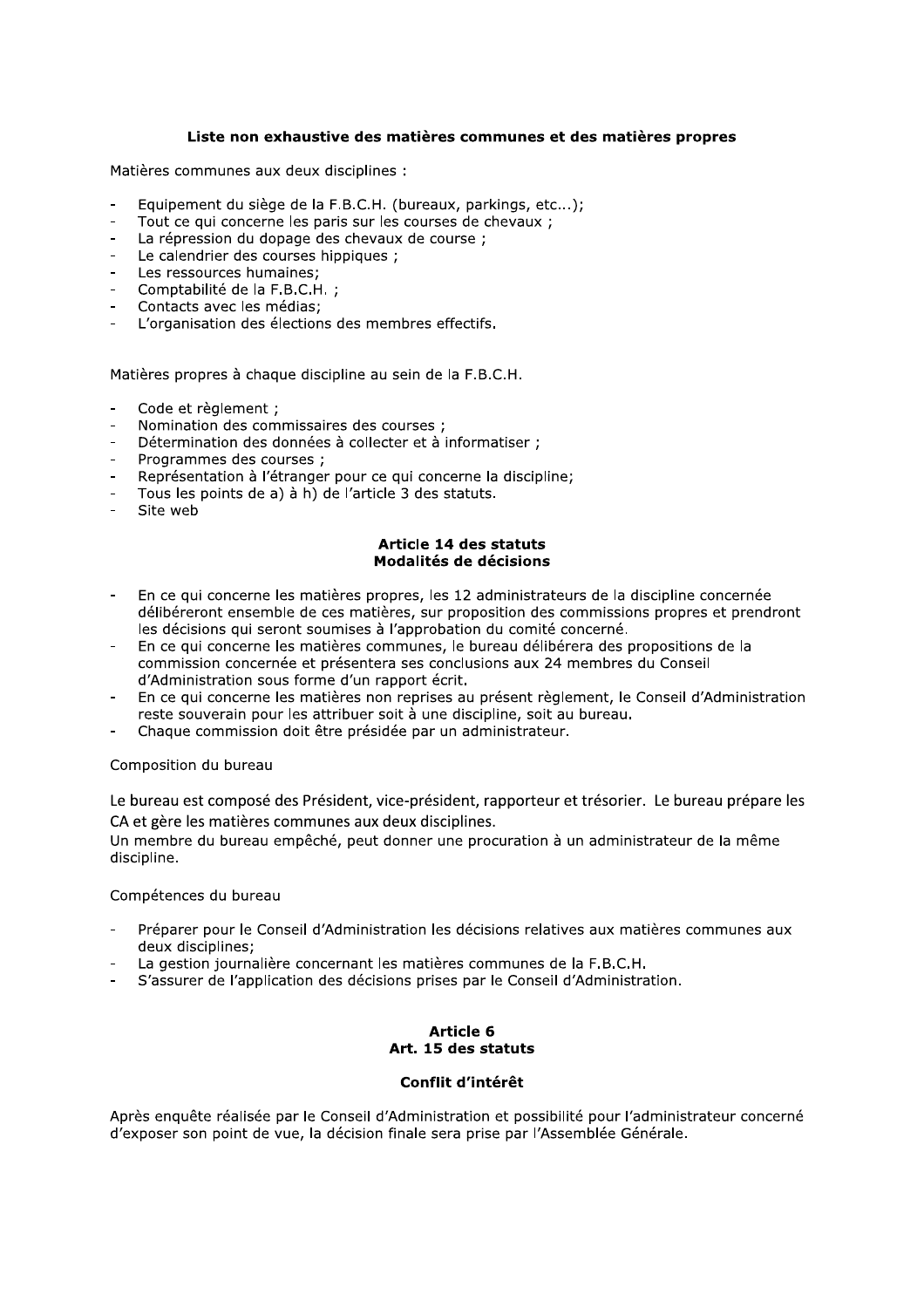Les administrateurs et les candidats aux différentes commissions doivent fournir au président de la Fédération, une attestation sur l'honneur déclarant les intérêts privés, connus publiquement ou non, pouvant entraîner un conflit d'intérêt avec les objets poursuivis par la Fédération. Le modèle de l'attestation à compléter sera fourni par la Fédération.

# **Article 7** Art. 19 des statuts

#### **Commissions techniques**

Le Conseil d'Administration de la F.B.C.H.. crée les commissions techniques chargées des matières communes aux deux disciplines. Le Comité de chaque discipline crée les commissions chargées des matières propres à chaque discipline. Les membres des différentes commissions ne doivent pas nécessairement être des membres effectifs. Tous les membres effectifs doivent avoir la possibilité de présenter leur candidature dans une ou plusieurs commissions de leur discipline. Les commissions n'ont qu'une voix consultative. Les membres des commissions techniques communes à chaque discipline et spécifiques à chacune d'elles, doivent être nommés par l'Assemblée Générale sur proposition du Conseil d'Administration.

Chaque commission élira son président sur proposition du Conseil d'Administration. Le président de la commission sera le rapporteur des travaux de sa commission et le représentant de sa commission auprès des conseils de chaque discipline, du bureau ou du Conseil d'Administration.

#### **Article 8** Art. 20 des statuts

Un membre effectif qui ne remplit plus les conditions pour l'exercice de son mandat est démissionnaire d'office. Un membre effectif démissionnaire ou démissionnaire d'office est remplacé par le membre de la même discipline, du même collège et du même rôle linguistique qui était le mieux placé lors des dernières élections des membres effectifs.

# Code électoral

1. Les élections sont organisées par la Fédération Belge des Courses Hippiques (F.B.C.H.).

### **Candidatures**

2. La F.B.C.H. publie à l'attention des membres, propriétaires, éleveurs de trotteurs et/ou de pursang anglais, entraîneurs, drivers ou jockeys, amateurs (gentleman-riders, cavalières), sociétés de gestion d'hippodromes, un communiqué leur demandant s'il sont candidats et pour ceux répondant aux conditions de plus d'un collège, sur quelle liste ils désirent figurer. Les candidatures doivent être envoyées par écrit et par lettre recommandée au président de la F.B.CH. dans les 15 jours à 12h00 au plus tard

La candidature doit comporter: nom, prénom, domicile, collège, date de naissance et pour ceux domiciliés dans la région de Bruxelles Capitale, leur rôle linguistique. En ce qui concerne les membres adhérents répondant aux conditions de plus d'un collège de membres de l'Association, ils peuvent voter dans chacun d'eux. Aucune personne ne peut être candidate dans plus d'un collège de membres.

Le président dresse une liste de candidatures par collège de membres. Dans chaque discipline, cing bulletins de vote sont ainsi établis, un par collège.

En cas d'association, seul un associé de cette association pourra se porter candidat dans un même collège.

3. Huit jours au moins avant l'élection, le président porte les candidatures à la connaissance des électeurs par l'envoi des bulletins de vote les concernant.

Chaque bulletin indique également le nombre de membres à élire dans le collège concerné.

4. Le bulletin ainsi transmis à l'électeur, comprend, inscrits par ordre alphabétique, tous les noms des candidats relatifs au collège dont l'électeur est membre.

### **Vote et Bulletins**

5. La FBCH loue en présence d'un huissier de justice une boîte postale au bureau de poste où elle a